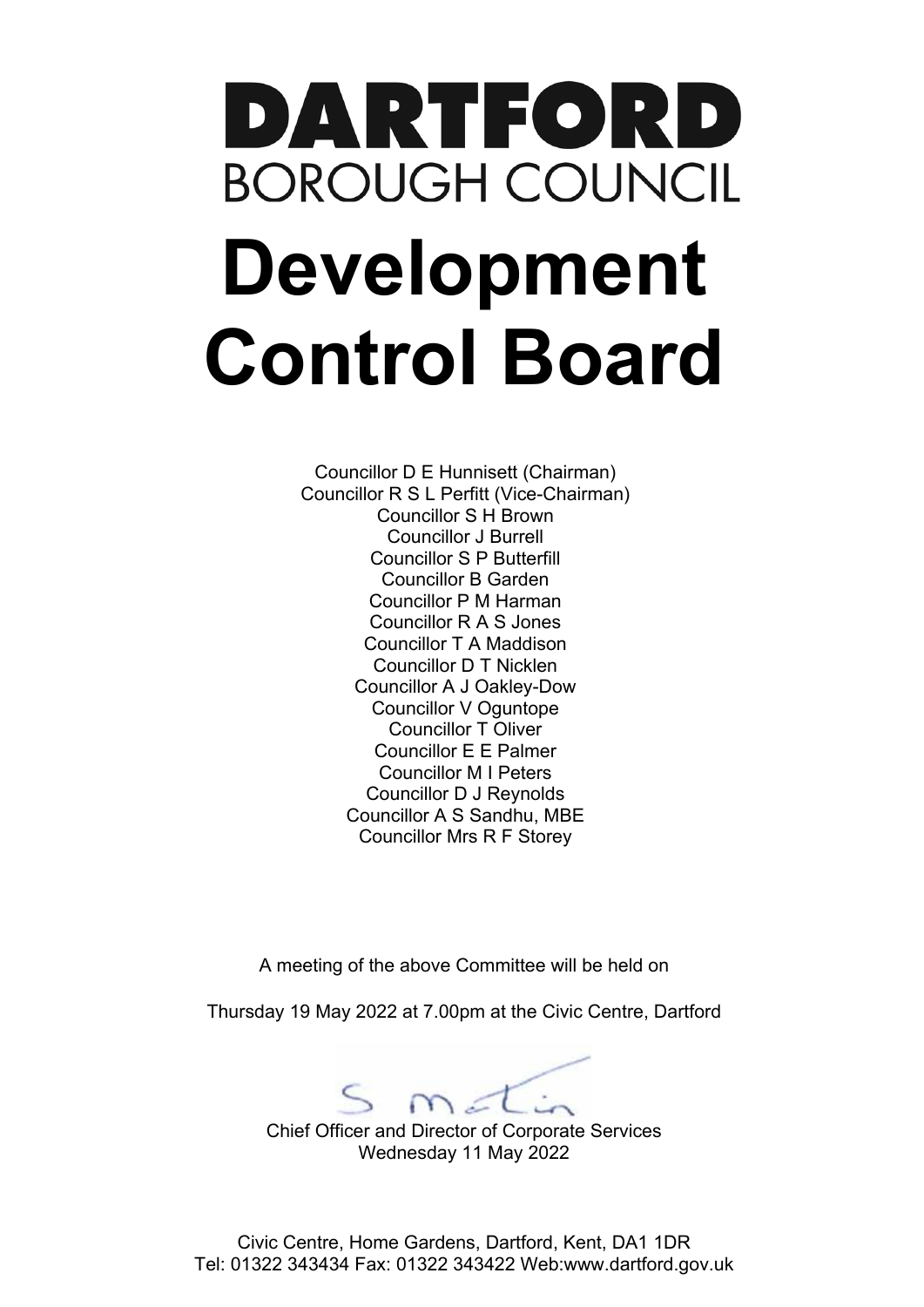#### **INTRODUCTION**

The function of the Development Control Board is to consider planning applications and also to take enforcement action against breaches of planning control and related matters.

#### **AGENDA LAYOUT**

Reports on a planning application describes the application site, the proposed development, any relevant planning history, responses from those who have been consulted on the application along with any other comments received, and, lastly, a report on the main planning issues relevant to the application. The reports also contain a recommendation to the Board Members, generally either for refusal or approval. The recommendation appears at the beginning and at the end of each report. There is a narrative by the Planning Officer of his/her consideration and the reason for refusal, or the conditions to be attached to an approval, are set out at the end of the report.

#### **UPDATE**

The main agenda is printed some time before the Board meeting. The Update is a document which is prepared the day before the meeting and circulated to Members. It provides information about applications to be considered at the meeting which has emerged since the agenda was printed. This could include further comments from interested parties, recent changes to the application and amendments to the recommendation. Copies of the Update are made available to the public.

#### **THE MEETING**

The Chairman and Vice-Chairman sit on the dais at the front of the Council Chamber. Planning Officers sit on their right and a legal representative and the Committee Co-ordinator usually sit on their left.

The Chairman may take agenda items in an order which reflects the degree of public interest.

The Chairman will propose each item and invite Members to indicate if they would like to discuss. If an item is not proposed for discussion, the Chairman will ask Members to vote in accordance with the Officer recommendation. However, those items where a member of the public has registered to speak against the Officer recommendation will be discussed by the Board. There will be no need for public speakers to address the Board if the speaker was going to support the Officer recommendation.

For items for discussion, the Planning Officer will usually make a presentation, describing the proposal, outlining the main planning considerations and concluding with the recommendation. Where a request to speak has been made by 12 noon on the designated date, and granted, the Chairman will invite speakers to sit in a designated area equipped with microphones. Where the Officer's recommendation is to allow the application, the objectors will have the opportunity to speak first, followed by any supporter. The reverse order will apply in cases where the Officer's recommendation is that the application be refused. Each speaker will be allowed three minutes to make their points.

Members or Officers may clarify any points with the speaker(s) before Members consider the application. Thereafter, no public speaking will be allowed and the speaker(s) will be asked to return to the public gallery.

The Chairman has the discretion to curtail or extend speaking in individual cases if it is considered appropriate.

#### **SITE MEETINGS**

If it becomes apparent during the Board's deliberations on an application that the Board cannot fully appreciate the impact of a proposal without seeing the site first, Members may decide to defer the application so that a site meeting can be held. If agreed, the item will not be discussed further at this meeting.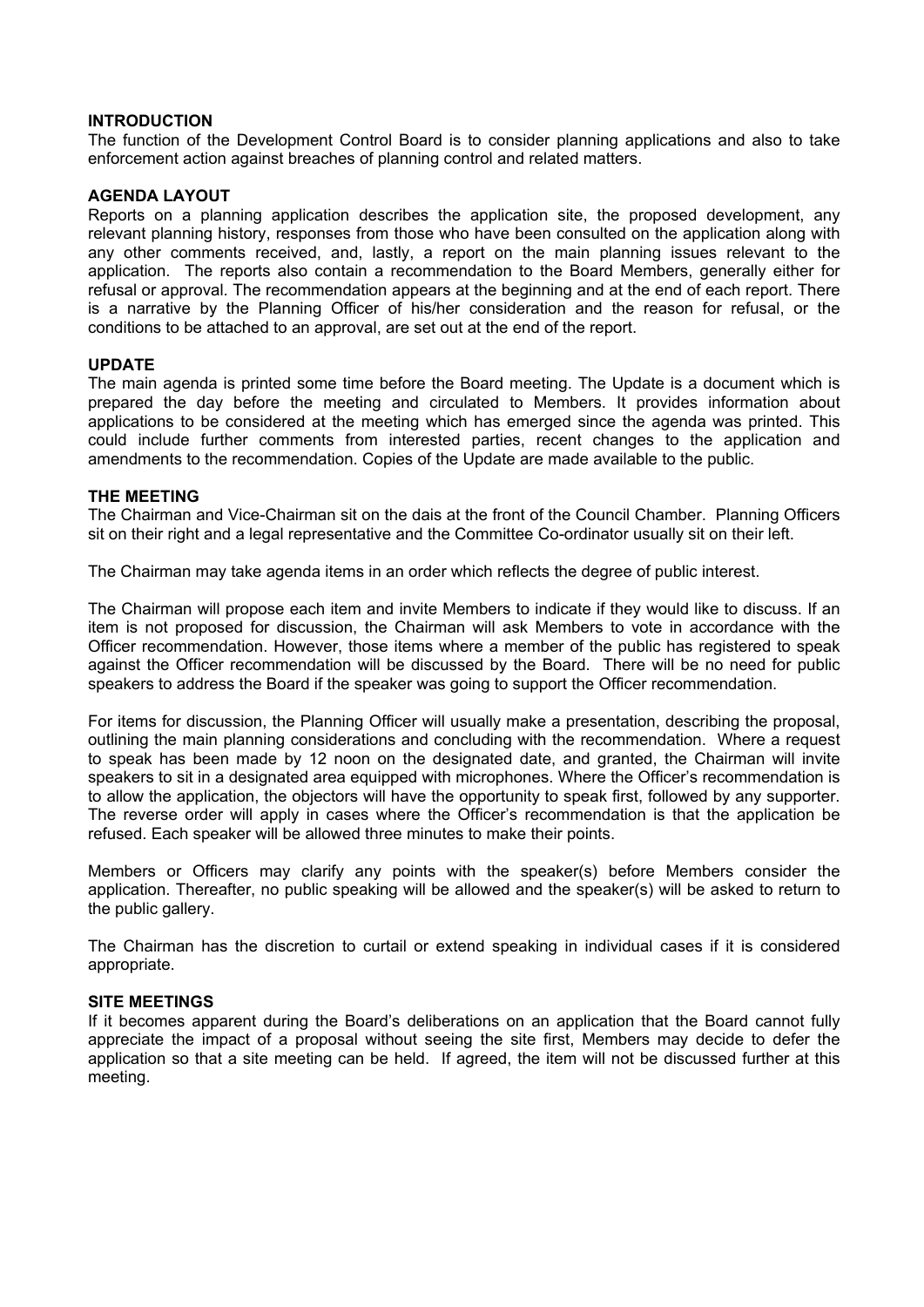# **DEVELOPMENT CONTROL BOARD**

# **AGENDA**

# **Thursday 19 May 2022**

# **Update**

## 1. **Apologies for Absence**

### 2. **Declarations of Interest**

To receive declarations of interest from Members including the terms(s) of the Grant of Dispensation (if any) by the Audit Board or Chief Officer & Director of Corporate Services.

#### 3. **Confirmation of the Minutes of the meeting held on 14 April 2022**

## 4. **References from other committees**

#### 5. **Urgent Items**

The Chairman will announce his decision as to whether there are any urgent items and their position on the agenda.

#### **ITEMS FOR CONSIDERATION IN PUBLIC**

### 6. **20/00606/FUL 21 Longfield Avenue, Dartford, Kent, DA3 7LE**

### **Proposal**

Use of existing detached single storey outbuilding as an annex ancillary to the main dwelling-house (retrospective application).

### **Recommendation**

Approval subject to conditions.

#### 7. **22/00327/FUL Bowmans Lodge, Bowmans Road, Dartford, Kent, DA1 3QP**

#### **Proposal**

Erection of first floor (with mezzanine) side extension and front porch.

(Pages 5 - 14)

(Pages 15 - 20)

(Pages 1 - 4)